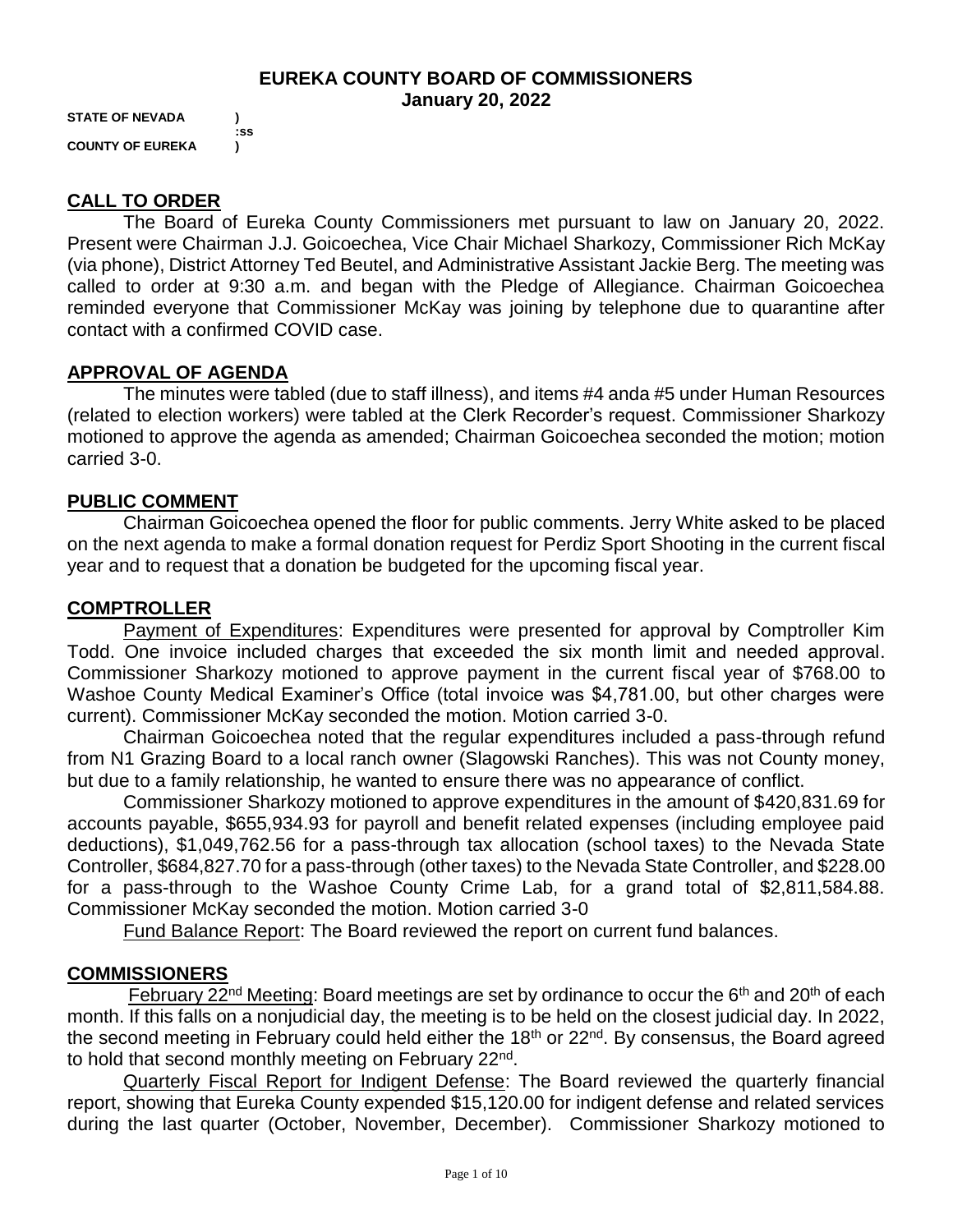approve the quarterly Financial Status Report to be submitted to the Nevada Department of Indigent Defense Services. Commissioner McKay seconded the motion. Motion carried 3-0.

Request for Modified Work Schedule: On November 19, 2021, the Board conducted a public hearing to allow the public to give input and to receive advice from Human Resources on whether the County should consider a modified work schedule. The request had been put forth by a couple of department heads who wanted to allow staff to work a four-day, 40-hour workweek ("4/10s") rather than the standard Monday through Friday schedule.

At the hearing, the Board was advised that statutory offices (offices of elected officials) cannot alter work schedules unless financial hardship can be proven. Comments received from the public indicated there were concerns that an altered schedule could reduce service to the public.

The Commissioners agreed that no financial hardship could be proven and felt it wasn't the appropriate time to alter schedules that might have an impact on the taxpaying public. Commissioner Sharkozy motioned to deny a modified work schedule for all County offices or departments that don't already have an approved alternative schedule in place (for instance, law enforcement). Commissioner McKay seconded the motion. Motion carried 3-0.

Petitions Regarding Mining Claims: The County received two Affidavits & Petitions to Explore & Develop Mining Claims (pursuant to NRS 517.390) from Wade Robison of Ely, regarding APN 009-190-02 and APN 009-070-07. Mr. Robison addressed the Board explaining he is a fifthgeneration Nevadan who knows the history and importance of mining to local communities and the State. NRS 517.390 allows a person to petition for mining claims held in trust by a county through its Treasurer, due to delinquent taxes.

District Attorney Beutel explained that the properties can either move forward to a delinquent tax auction or the petitions can be granted. If granted, the petitioner has six months to explore the claims. At the end of six months, the Treasurer transfers title to the petitioner in exchange for payment of all back taxes and fees.

Treasurer Pernecia Johnson felt it was in the County's best interest to sell the claims by auction. The last mining claim was sold in 2016 for over \$25,000.00. After one year, \$22,000.00 in excess proceeds was deposited in the County's general fund. Both mining claims are scheduled to be sold at auction in April, and receipts are expected to exceed the roughly \$200.00 owed on each claim in fees and back taxes.

Chairman Goicoechea said the Commissioners were sympathetic to Mr. Robison's interest, but were compelled to act in the best interest of Eureka County. Commissioner Sharkozy motioned to deny the Affidavits & Petitions to Explore & Develop Mining Claims from Wade Robison for APN 009-190-02 and APN 009-070-07. Commissioner McKay seconded the motion. Motion carried 3-0.

## **IT DEPARTMENT**

Resolution Designating Authorized Representative: IT Director Misty Rowley presented a resolution to designate her as the County's authorized representative in making application for broadband infrastructure grants. As official representative, she can grant the contracted grant writer necessary online access.

Ms. Rowley commented that the required documentation and preparation involved with managing these grants is excessive and requires more time than she or legal counsel have to give. Chairman Goicoechea felt this work would probably best be done by a contractor and suggested that Ms. Rowley find an individual or company qualified to do grant administration, and place it on a future agenda.

Commissioner Sharkozy motioned to adopt a resolution designating Misty Rowley as the authorized representative of the Eureka County IT Department for the purposes of making application for broadband infrastructure grants. Commissioner McKay seconded the motion. Motion carried 3-0.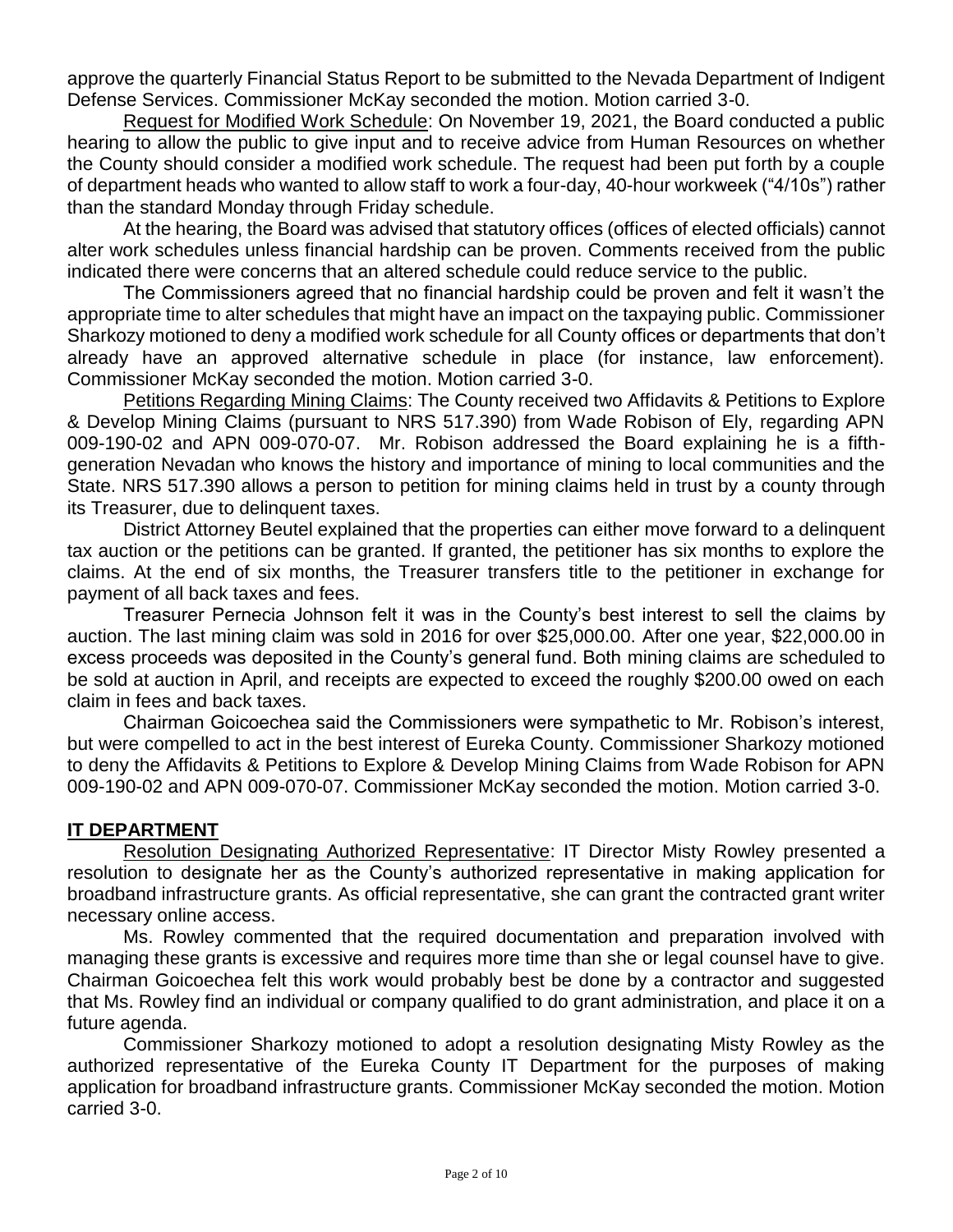Eaton Corporation Service Agreement – Courthouse: Ms. Rowley presented two service agreements for renewal, which cover the uninterruptable power supply battery systems in the Courthouse NOC (network operations center) room and the Sheriff's Office.

Commissioner Sharkozy motioned to renew a three-year service agreement with Eaton Corporation for UPS equipment in the County Courthouse network operations center at an annual cost of \$11,965.38 and authorized the IT Director to sign the agreement. Commissioner McKay seconded the motion. Motion carried 3-0.

Eaton Corporation Service Agreement – Sheriff's Office: Commissioner Sharkozy motioned to renew a three-year service agreement with Eaton Corporation for UPS equipment at the Sheriff's Office at an annual cost of \$14,946.37 and authorized the IT Director to sign the agreement. Commissioner McKay seconded the motion. Motion carried 3-0.

## **PUBLIC HEARING – REDISTRICTING ORDINANCE**

Notice: Notice was given that the Board would hold a public hearing on January 20, 2022, to invite public comments and take action on an ordinance amending the 2018 EUREKA COUNTY CODE by amending the existing sections and adding a section to TITLE 2, EUREKA COUNTY COMMISSIONERS, CHAPTER 10, GENERAL PROVISIONS, addressing redistricting following the 2020 Census. The draft ordinance, entitled December 2021 Eureka County Commissioner Districts Realignment Ordinance, has been on file with the County Clerk for public examination.

Redistricting Proposal: The Board discussed redistricting options at length with Assessor Michael Mears during the November 19<sup>th</sup> and December  $6<sup>th</sup>$  meetings. A minimum of six boundary options were considered and the redistricting ordinance setting new district boundaries was proposed by the Board on December 20<sup>th</sup>.

Open Public Hearing: Chairman Goicoechea opened the public hearing and invited public comments on the proposed ordinance. After subsequent calls for comment, the hearing was closed.

Adopt Redistricting Ordinance: Commissioner Sharkozy motioned to adopt the December 2021 Eureka County Commissioner Districts Realignment Ordinance, an ordinance amending the 2018 Eureka County Code, Title 2, Eureka County Commissioners, Chapter 10, General Provisions. Commissioner McKay seconded the motion. Motion carried 3-0.

# **AMBULANCE & EMS**

Report on Activities: EMS Director Kenny Sanders reported there were a total of 22 calls for ambulance service in December, with 15 responses from the Eureka station and seven responses from the Crescent Valley station. Three patients were transferred to air medical services.

2021 Annual Ambulance Run Report: Mr. Sanders presented an annual report showing a total of 315 ambulance runs for Calendar Year 2021, an increase of 86 runs over the previous year. Of the total runs, 204 were out of Eureka and 111 were out of Crescent Valley. There were 92 patients transferred to air medical services (72/MedX AirOne, 20/REACH Air). There were 68 patients transported to regional hospitals (37/Elko, 19/Ely, 12/Battle Mountain).

Quarterly Report: EMS submitted a report showing federally mandated write-offs of Medicaid and Medicare ambulance accounts for the past quarter. There were zero write-offs in October, zero in November, and \$645.00 in December, for a quarter total of \$645.00.

Small Barrel Incinerator: Mr. Sanders explained that under the State license/variance, EMS is required to have a proper disposal method for expired and partially used medications. He obtained a quote for a small barrel incinerator for controlled burning.

Chairman Goicoechea motioned to approve purchasing a Helios small barrel incinerator from GEI Works in the amount of \$6,595.18, utilizing funds budgeted for capital outlay (010-054-55010- 000) in the Ambulance/EMS budget. Commissioner Sharkozy seconded the motion. Motion carried 3-0.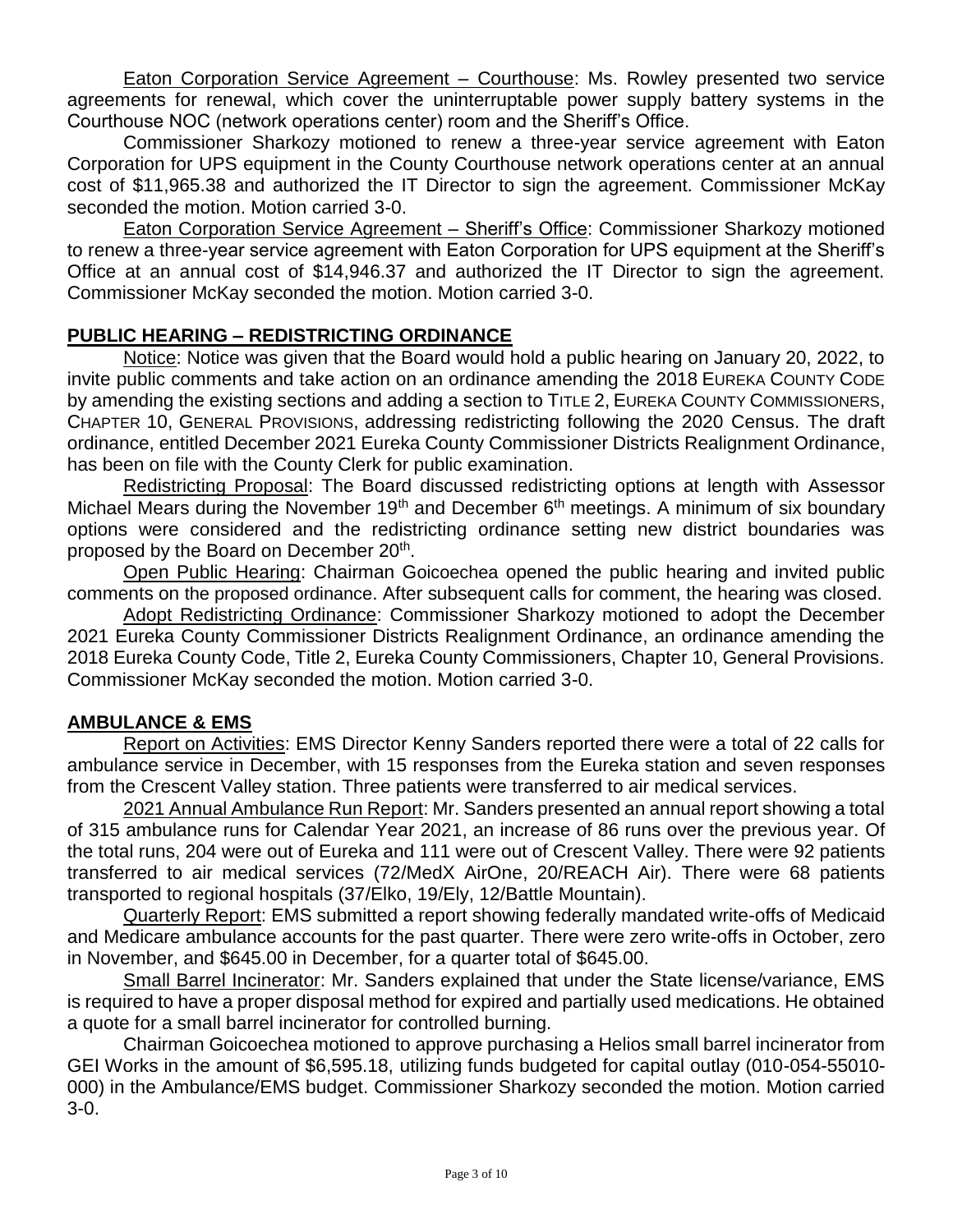Medication Cabinets: The State requires secure storage of medications, and a quote was obtained for locking medication cabinets with electronic notification and tracking systems. The quote included a three-year subscription for support, software upgrades, and hardware warranty.

Commissioner Sharkozy motioned to approve purchasing two C2 Vanguard ClinixSafe electronic locking medication cabinets from MedixSafe in the amount of \$7,247.40, to be paid with funds budgeted for capital outlay (010-054-55010-000) in the Ambulance/EMS budget. Commissioner McKay seconded the motion. Motion carried 3-0.

### **ASSESSOR**

Update on Yucca Mountain Website: Assessor Michael Mears explained the Yucca Mountain website (yuccamountain.org) was created in 1995 when Eureka County first became an AULG (affected unit of local government) in relation to the Yucca Mountain Project. The site has been maintained by John Walker under the direction of Nuclear Waste Advisor Abby Johnson, but both have retired this past year.

Mr. Mears felt it was worthwhile to retain the domain because the site has an abundance of data and information. He notified the Board that, as County Webmaster, he was willing to maintain the website and will work on merging it into an archived format to preserve the data.

#### **HUMAN RESOURCES**

Online Application Portal: Human Resources Director Heidi Whimple informed that the online application portal has been fully implemented. The system was built to serve public sector employers with an automated hiring process. This will save time, ensure a more uniform and transparent hiring process, and provide an easy-to-use template for applicants. It is also user-friendly for department heads, who will receive notifications immediately when applications are submitted. Ms. Whimple stated she has already received encouraging feedback, and noted that applicants may come to her office if they want assistance or need access to a computer.

Hiring & Promotions: On January 10<sup>th</sup>, Human Resources sent a memorandum to all department heads and supervisors outlining the hiring and promotion processes. Ms. Whimple said her intent was to ensure that all departments are in compliance with the legal requirements of the Equal Employment Opportunity Commission and also in compliance with County policies.

For the benefit of the Board and managers in attendance, she reaffirmed the steps necessary for hiring and promotion, describing the requirement of an updated/approved job description, an updated/approved waiver of the hiring freeze, and a 14-day internal posting. For promotions, Ms. Whimple recommended a promotion request form that must be completed by the department and approved by the Board before the position is posted. Hiring freeze waivers will expire in 180 days and promotion requests will expire in 90 days.

She asked that all applications be submitted through the online portal and that all hires and promotions be made in consultation with Human Resources. Moving forward, Human Resources will inform the Board of all newly hired or promoted employees.

Sheriff Watts voiced several questions and concerns. Referencing the Deputy Sheriff I, II, & III job description, he said it has been the practice to promote a deputy as soon as he/she meets the qualifications of the next rank – for example, when someone attains POST (Peace Officer Standards & Training) certification before 12 months of employment.

Ms. Whimple agreed that this has been the practice in at least one department, although it has been done in violation of existing policies. This is why she wants to address the inconsistent practices. Updating and creating forms will help ensure that all departments are aware of, and consistently comply with, the proper steps.

Lisa Hoehne commented that not all people have computers or live near Eureka where they can easily visit a County office. Chairman Goicoechea reminded everyone that multiple computers are available to the public at both library branches on each end of the County.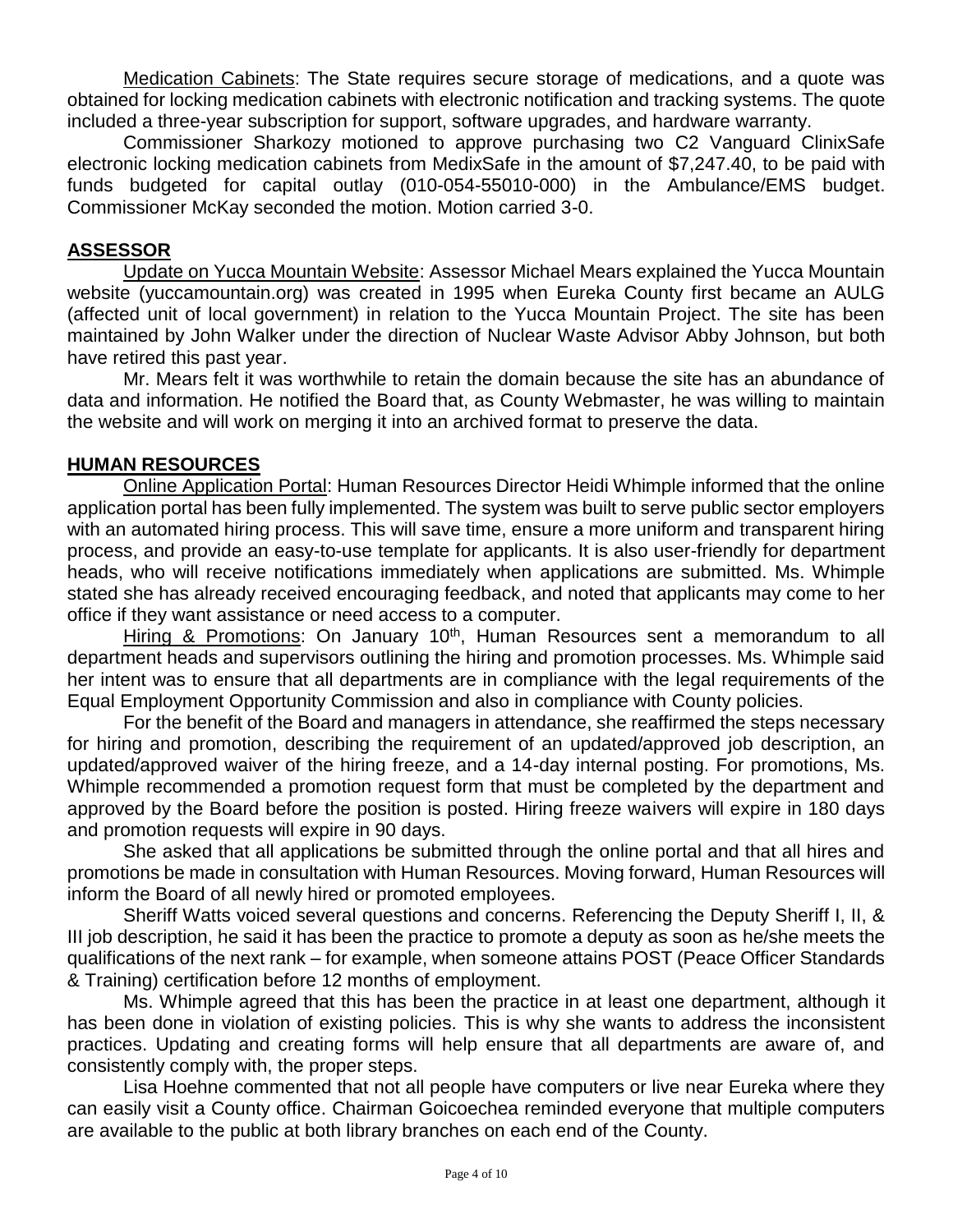Jeb Rowley noted that there could be problems advancing certain seasonal workers. For instance, pool attendants train to become lifeguards, but many are students and don't work 12 consecutive months. Chairman Goicoechea asked him to meet with Ms. Whimple to work on this issue.

Board Action on Hiring, Promotions, & Policy: Chairman Goicoechea asked for Board action to accomplish the following: (a) uphold current hiring and promotion policies as reaffirmed by the Human Resources Director at the day's meeting and in her memorandum dated January 10<sup>th</sup>; (b) direct HR to continue policy review for the purpose of recommending changes to create a more transparent hiring and promotion process; (c) direct HR to update the Hiring Freeze Waiver Justification form and to create a Promotion Request Form (both forms will be presented for Board approval at a future meeting).

Commissioner Sharkozy stated he would make the motion as outlined by the Chairman; Commissioner McKay seconded the motion; motion carried 3-0.

EMS Volunteers: Ms. Whimple explained that she would like a Hiring Freeze Waiver Justification on file for each position that she posts on the online application portal. EMS Director Kenny Sanders completed the form for volunteer EMTs and Certified Drivers. The Board reviewed the forms and had no questions.

## **SHERIFF**

Quarterly Report: Sheriff Jesse Watts provided a quarterly report showing administration, communications, detention, and patrol statistics for October, November, and December. There were 2,676 calls for service during the quarter. The County's liability insurance requires that the Sheriff report quarterly on the security of the jail and treatment and condition of inmates. The report showed that the jail, which has five full-time employees, had seven new bookings for the quarter. Sheriff Watts explained that there are actually zero inmates at the jail, since all prisoners are being housed in White Pine County.

Sheriff Comments on NHP Services: Commissioner McKay (referencing the Sheriff's increased budget and staffing requests) asked what the Sheriff felt was the biggest impact on law enforcement's workload in Eureka County. Sheriff Watts replied that the *"number one draw"* on his deputies was lack of Nevada Highway Patrol presence in the County and the region, causing his deputies to respond to multiple calls and crashes. He said, *"that is a big draw on us and a big drain to be honest," adding*, *"that's the major thing."* 

Hiring Freeze Waivers: Sheriff Watts presented a total of five Hiring Freeze Waiver Justification forms, requesting to fill the following vacancies: one Dispatcher, three Deputies I, II, III, or Sergeant, and one Lieutenant.

There was a discussion concerning the need for transparency in the hiring process, with Chairman Goicoechea inquiring at what level the Sheriff expects to fill the three deputy positions. Sheriff Watts replied that he now faces a dilemma, due to the earlier described promotion requirements, because he cannot promote in the first 12 months.

Chairman Goicoechea instructed that, once hiring approval is given, the position can be filled with a lower rank. For instance, if the hiring freeze is waived for a Deputy III and there is no qualified candidate, it can be filled with a lower rank. If this occurs, the Sheriff must work with Human Resources to agendize it on the next available agenda to properly inform the Board, which will keep the hiring process transparent and the record accurate.

With that, Sheriff Watts said he would like to go with two Deputy IIs, one Deputy III, a Dispatcher I, and the Lieutenant position which, he argued, was not done away with as stated in an earlier meeting. The Chairman reiterated, and staff confirmed, that the Lieutenant position and job description were eliminated beginning July 2016. The position has not been reinstated or budgeted since that time. The Sheriff continued to argue about the Lieutenant position.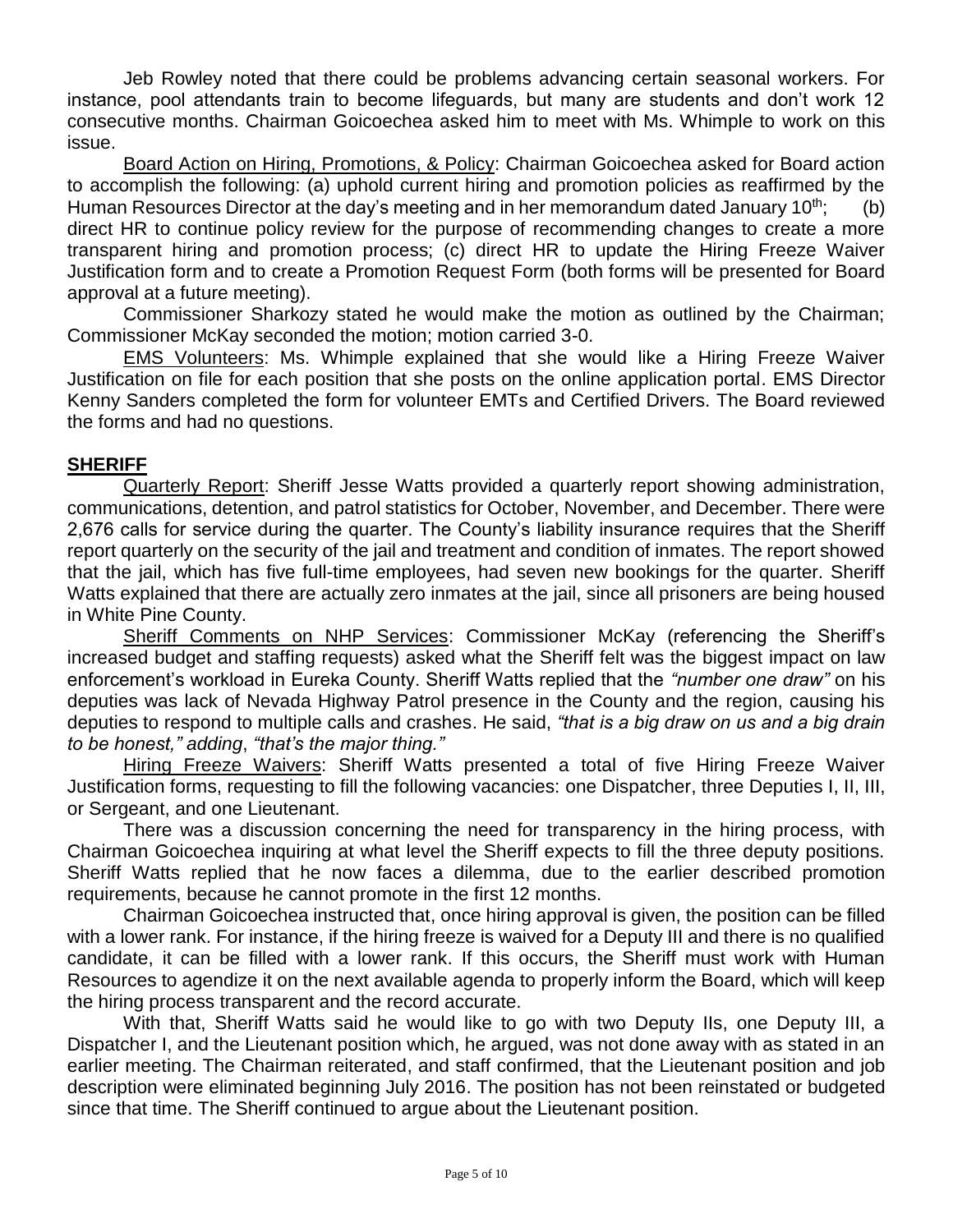Chairman Goicoechea responded to the Sheriff, *"I'm going to be candid – you sat here and deliberately misled this Board."* This was in reference to Sheriff Watts presenting the Lieutenant job description for Board approval on January 6, 2022 and, that very afternoon, turning in paperwork showing he had promoted someone to the position effective January 1<sup>st</sup>.

Sheriff Watts contended that promoting to Lieutenant was no different than other past practices. As an example, he cited the K9 Deputy positions which did not previously exist. He said upon approval of the job description, he appointed two deputies without waiver of the hiring freeze and without prior budget approval.

Chairman Goicoechea responded, *"And we're saying we were making mistakes. I'm man enough to say I've made mistakes here, this Board has made mistakes, and we're not making them*  again." He continued that the Sheriff was scheduled to present his budget requests on February 7<sup>th</sup> and, if he wished to reinstate and budget a position, that was the time to make that request or recommendation. He then called for a motion regarding the positions other than Lieutenant.

Commissioner Sharkozy motioned to waive the hiring freeze and authorize the Sheriff to fill the vacant positions of one Dispatcher I, two Deputy Sheriffs II, and one Deputy Sheriff III, with hiring done in accordance with all steps outlined in the Human Resources memorandum of January 10, 2022. Commissioner McKay seconded the motion. Motion carried 3-0.

## **TREASURER**

Treasurer's Report: The Treasurer's Report for December was submitted by Treasurer Pernecia Johnson, showing an ending General Fund balance of \$43,885,195.86.

Tax Delinquent Auction: Ms. Johnson provided the Board with a list of tax delinquent parcels scheduled for auction on April 20<sup>th</sup>. State law allows a local government to acquire delinquent parcels held in trust if it serves a public purpose. The Public Works Director said one parcel may prove beneficial, but he had not yet inspected it in person.

Commissioner Sharkozy motioned to approve the list of tax delinquent properties held in trust by the Treasurer, and authorized proceeding to auction in April 2022 pursuant to NRS Chapter 361 and 2019 Order of the Board, reserving the right to withhold one parcel in northern Eureka County pending review by Public Works. Commissioner McKay seconded the motion. Motion carried 3-0.

# **CRESCENT VALLEY TOWN ADVISORY BOARD**

Consider Ordinance Change: The Crescent Valley Town Advisory Board requested that its meeting time, which is set by ordinance, be changed from 4:30 p.m. to 5:00 p.m. Before making an ordinance change, the Commissioners asked that the Town Board review the entire ordinance to ensure there weren't other changes it would like to recommend.

## **COUNTY FACILITIES**

Facilities Update: Joyce Jeppesen, Public Works Assistant Director-Administration, gave an update on activities at County managed facilities.

Opera House: In December, the Opera House had 29 tourists and 474 attendees at meetings and events. This included multiple mine meetings and the Firemen's New Year's Eve Ball. Ms. Jeppesen described several events coming up over the next months.

Sentinel Museum: The Museum had 60 visitors in December. On January 10<sup>th</sup>, a top television network from France filmed footage at the Museum and Opera House for a documentary on Highway 50.

Swimming Pool: The Pool had 41 swimmers for the month. Two new lifeguards were hired. Interviews for the Swimming Pool Supervisor will be conducted on January 24<sup>th</sup>.

Eureka Canyon Subdivision: One application for a subdivision lot was withdrawn, but another one is now pending.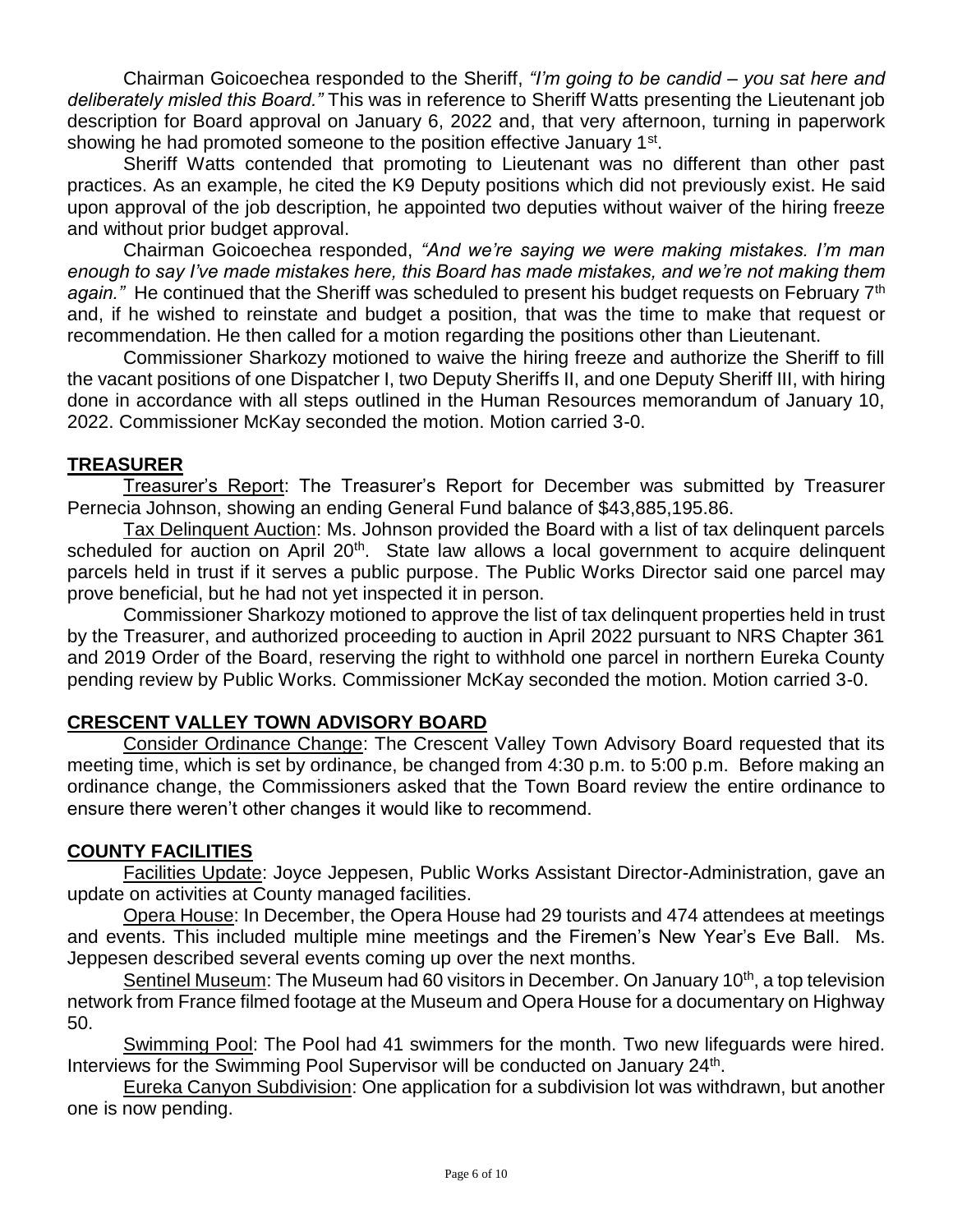Eureka Airport: A total of 396 gallons of fuel was sold at the Airport – 175 gallons of avgas and 219 gallons of Jet A fuel. A crew from Quest is currently installing the new security cameras.

Eureka Landfill: The Landfill had 332 municipal customers and 58 commercial customers in December. It received 121 tons of municipal waste and 115 tons of construction and demolition debris.

## **PUBLIC WORKS**

Public Works Update: Public Works Director Jeb Rowley reported on projects and activities.

COVID Update: COVID rapid test acquisition is becoming more challenging. Notification was received from William Bee Ririe Hospital in Ely that testing services are restricted to extreme cases only. Work continues with Churchill County on recruiting and setting up a team in Eureka to assist with COVID testing and vaccines, and to hold monoclonal antibody clinics. Eureka Airport will serve as a base for the team.

Senior Center Addition: Crews continue working on the Eureka Senior Center to enclose the back patio as an addition for some much-needed storage space.

Landfill Fencing: Commissioner Sharkozy motioned to approve a quote from Metta Technologies for 500 feet of Defender 10 Litter Fence for an amount not to exceed \$16,500.00 utilizing funds budgeted for capital outlay (190-273-55010-000) in the Landfill Fund. Commissioner McKay seconded the motion. Motion carried 3-0.

Pipeline Supplies: Due to supply shortages and price escalations, Mr. Rowley requested authorization to purchase and warehouse pipeline supplies for a planned and budgeted project. Commissioner Sharkozy motioned to approve utilizing funds budgeted for capital outlay (042-140- 55010-746) in the Capital Projects Fund to purchase pipeline supplies for the Devil's Gate GID mainline extension, in an amount not to exceed \$126,000.00. Commissioner McKay seconded the motion. Motion carried 3-0.

## **NATURAL RESOURCES**

Report on Activities: Natural Resources Manager Jake Tibbitts reported on recent activities and meetings.

Weeds/Fuels: Mr. Tibbitts recently met with K.C. Shedden, Fuels Program Manager with Battle Mountain District BLM. Mr. Shedden is interested in working on priorities in the Eureka County portion of the Battle Mountain District, including grant opportunities for vegetative control in addition to the weed control grants. More grants will soon be available due to the monies Nevada will receive in federal infrastructure funding.

State Engineer Order 1329: The final State Engineer Order 1329 was issued in December. Eureka County submitted written comments and attended the hearing. Mr. Tibbitts said there were quite a few changes from the draft to the final version. The Order establishes interim procedures for managing waters of the Humboldt River, which will remain in effect until replaced.

The Order is a product of a settlement agreement with Pershing County Water Conservation District (PCWCD). Several groups, including PCWCD, have appealed the Order. The various appeals have been filed in four different District Courts in the State. Nevada Gold Mines is now seeking to intervene to protect its interests. Mr. Tibbitts said he will follow this closely, noting that Crescent Valley is in the Humboldt River Basin and the County's municipal water system is junior to every other right in the basin.

Adjudication of Water Law Cases: In March 2021, the Nevada Supreme Court convened the Commission to Study the Adjudication of Water Law Cases, which will meet on January 21<sup>st</sup> to consider two proposals. One proposal is to establish stand-alone water courts with appointed judges; and the other proposal is to use existing District Court judges. Chairman Goicoechea and Mr. Tibbitts have already provided comment, particularly on the necessity that any judges ruling on water law need to have the proper background, education, and experience. Mr. Tibbitts noted that rural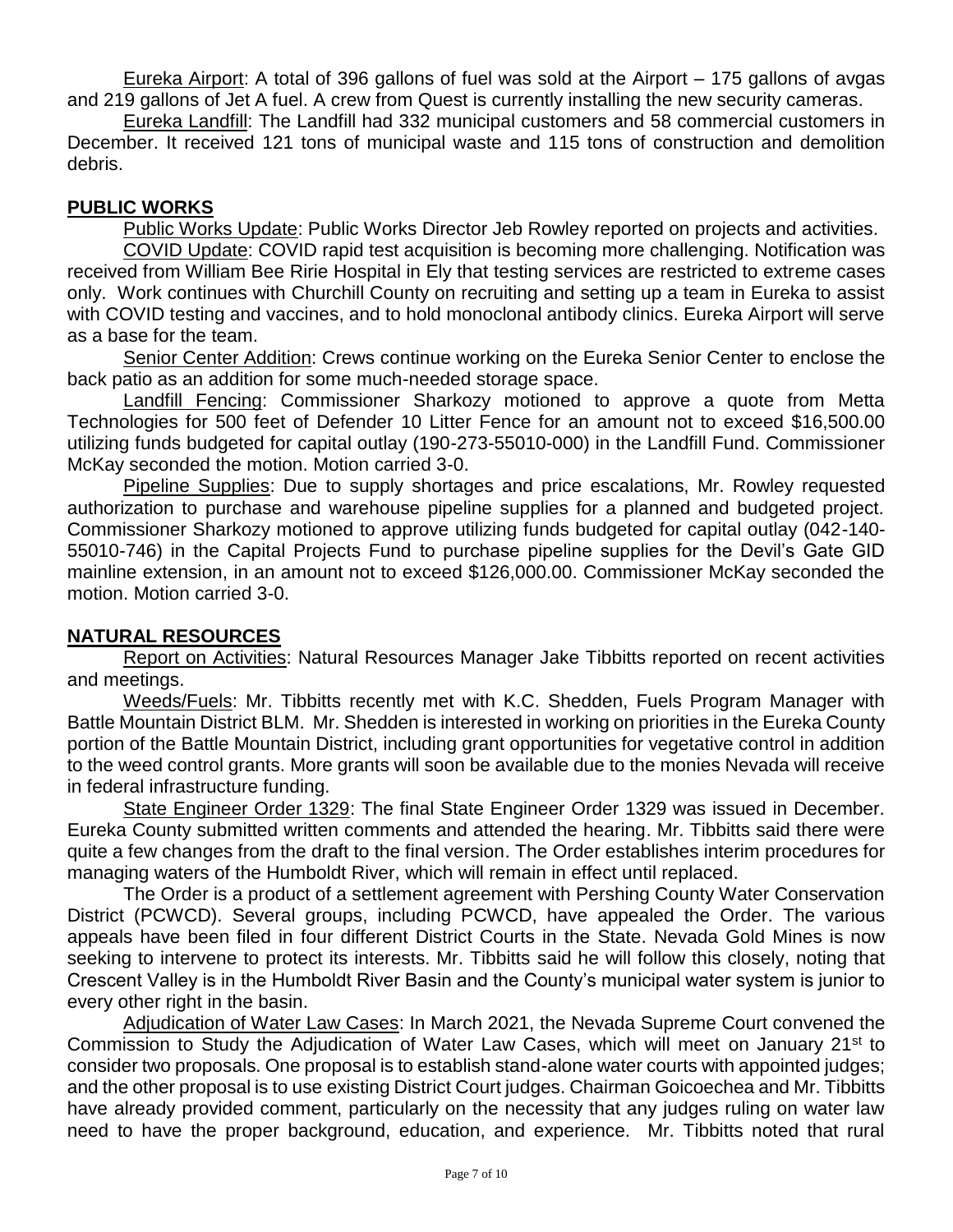Nevada is well represented on the Commission by Jeff Fontaine, Esq. (Executive Director for both Humboldt River Basin Water Authority and Central Nevada Regional Water Authority), Karen Peterson, Esq. (the County's water attorney), and Oz Wichman of Nye County, who were all specifically appointed to represent rural interests.

Upcoming Meetings: Mr. Tibbitts will travel to Carson City January 24<sup>th</sup>-25<sup>th</sup> related to ongoing depositions in the Diamond Valley Adjudication case. The BLM's scoping meetings for sage grouse planning are ongoing; one was held earlier in the month and another is scheduled for January 24<sup>th</sup>. Nevada Division of Water Resources is doing a series of drought workshops with one on January  $26<sup>th</sup>$  and two more in February. The BLM is hosting workshops on January  $26<sup>th</sup>$  &  $27<sup>th</sup>$  on the proposed Greenlink North Project, the green energy transmission line that NV Energy wants to build along the US Highway 50 corridor. Mr. Tibbitts received notice that an Environmental Assessment will be prepared for Golden Lakes Exploration as a result of drilling it has done near Eureka, and the BLM will host a kickoff meeting on February 7<sup>th</sup>.

Waters of the United States: The US Environmental Protection Agency and Army Corps of Engineers have again proposed a rule revising definition of "waters of the United States." The proposal would replace the present rule with what existed before the current rule was adopted in 2015. Mr. Tibbitts prepared a letter objecting to repeal of the 2015 Waters of the United States rule (Navigable Waters Protection Rule) and asking that the proposed rule be withdrawn.

Commissioner Sharkozy motioned to send the letter to the Environmental Protection Agency and US Army Corps of Engineers in response to their proposed rule (Docket EPA-HQ-OW-2021- 0602) to again revise the definition of "waters of the United States." Commissioner McKay seconded the motion. Motion carried 3-0.

Sage Grouse Issues: The County recently accepted cooperating agency status as the BLM revisits its 2015 land use plans to address Greater Sage-Grouse habitat management. The comment deadline of February 7<sup>th</sup> has since been extended and Mr. Tibbitts is preparing formal comments. For the record, he wanted to recap that (under prior Board approval) he and the Chairman will be working with Laura Granier, Esq., and Jeremy Drew of Resource Concepts Inc., to ensure that all parties (NACO, stakeholder counties, etc.) strategize effectively and present a concerted effort on this issue.

# **RECESS FOR LUNCH**

The Board recessed for lunch from 12:00 noon to 1:00 p.m.

## **FISCAL YEAR 2022-2023 BUDGET – DEPARTMENTAL BUDGETS**

District Attorney; Law Library: District Attorney Beutel reviewed his budgets. No changes were requested for the Law Library budget. In the District Attorney's budget, requested increases included an additional \$50,000.00 in contract services, an increase of \$21,000.00 in investigations, and monies to support another workstation and travel/training. He explained this budget will support an investigator, anticipated civil litigation, and purchase of case management software. Mr. Beutel asked the Board to look at the track-record for his department, noting that monies are not spent just because they are budgeted, but are only spent if truly necessary.

Agricultural Extension: Comptroller Todd visited with Extension Educator Gary McCuin, who requested no changes to the Ag Extension budget.

North End Activity Fund: No changes were proposed in this fund.

Data Processing: IT Director Misty Rowley reviewed changes requested in her operating budget. Software costs were increased by \$63,000.00 to cover the E911 program (now mandated), migration to Office 365 (versus individual Microsoft Office programs), and software to support a hyper converged server. If the County is successful in obtaining \$10 million in grant funds for a broadband buildout, the grant writer's commission would be \$500,000.00, and this was included as well.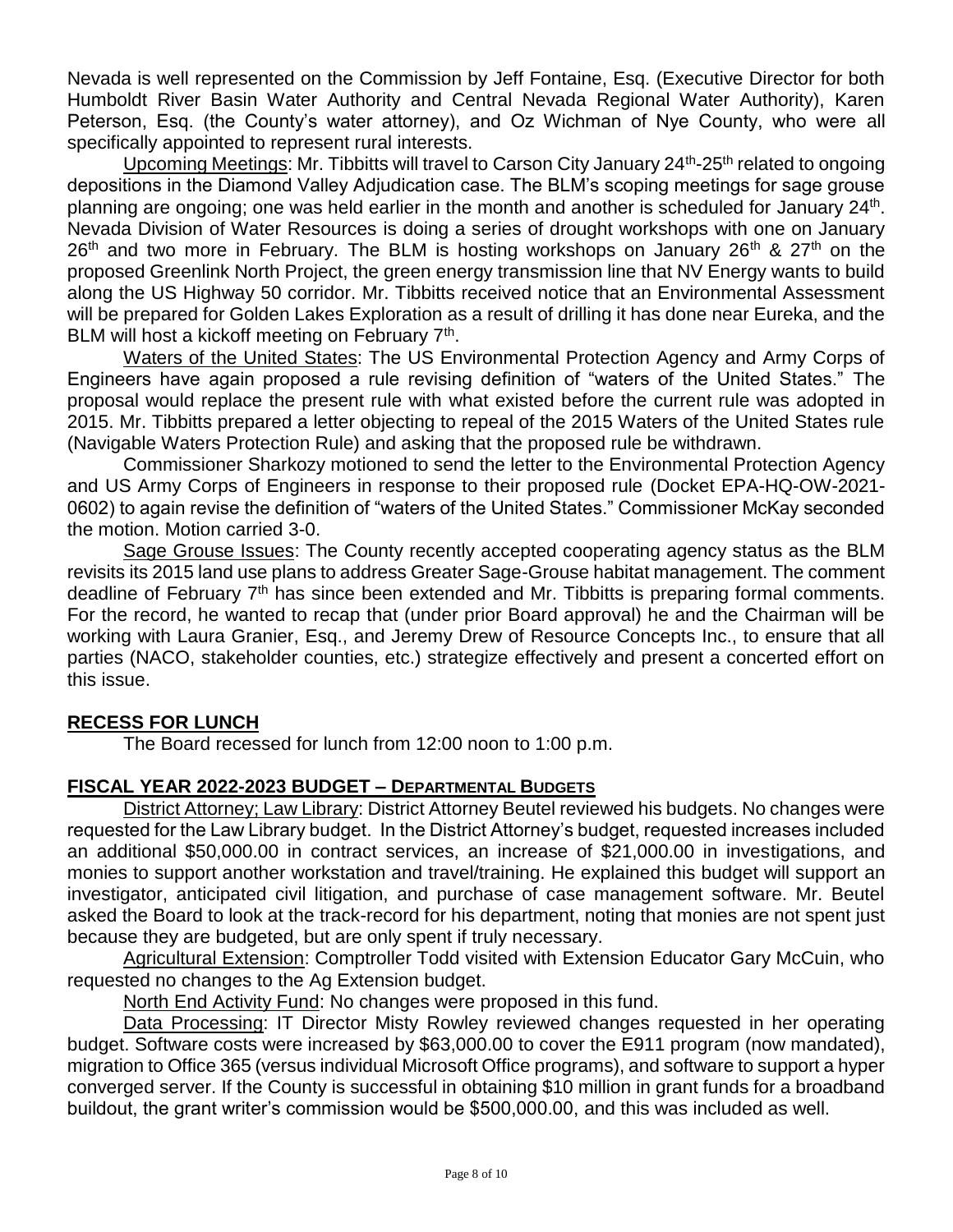Natural Resources: Jake Tibbitts reviewed his budgets, commenting (similarly to the District Attorney) that he only spends what is necessary and historically spends only 50% of his budget. The single requested increase for Natural Resources was contingency in the event of computer failure, based on a recommendation from IT.

NRAC: This budget was reduced by eliminating funds for phone/fax, which will easily be absorbed by the Natural Resources budget.

Game Board: This budget supports the County Advisory Board to Manage Wildlife and expenses are reimbursed by the State. The budget is based on number of State meetings; but with the use of virtual meetings, very little will be expended.

Diamond Valley Weed District: Mr. Tibbitts said the cost of chemicals and herbicide has doubled in a year, which is the primary reason for the increase in this budget. He reduced contract services for the year, and expects to reduce it to zero in the following year. Mr. Tibbitts reminded the Board that the bulk of this budget is reimbursed by BLM grants.

Diamond Valley Rodent District: Mr. Tibbitts said that the Rodent District Board hasn't been active for years, but he did budget for postage (for notices) and rodenticide, in the event that the District decides to do something.

County Commissioners: Ms. Todd asked about the potential County match on the broadband infrastructure grants for a \$10 million buildout. Some grants don't require a match, but some require as much as 25%. Mr. Tibbitts commented on the environmental aspect of an infrastructure buildout. Hiring a contractor to write an Environmental Assessment could easily cost \$50,000.00. He said the Board should also consider the added cost and time involved to obtain BLM permitting.

The Chairman asked the Comptroller to tentatively include the \$2.5 million for a potential match, along with an additional \$55,000.00 for NEPA contracts. Commissioner McKay requested that miscellaneous grants be increased to \$100,000.00 for the upcoming year. Office supplies were increased for a replacement laptop computer and contingency for a desktop computer.

D&T Center (Medical Clinics): This budget covers clinic costs (75%) and the physical therapy contract, and no increases were anticipated.

Water Mitigation Fund: This budget covers Dale Bugenig's contract, the US Geological Survey agreements, and \$300,000.00 for test drilling/pumping. No changes were recommended.

Natural Resources Multiple Use Fund: No changes were made to this fund.

Library: No increases were anticipated for the library contract.

#### **CORRESPONDENCE**

Correspondence was received from: District Attorney Ted Beutel (2); Natural Resources Advisory Commission; County Advisory Board to Manage Wildlife; Television District; Crescent Valley Town Advisory Board (2); Humboldt Toiyabe National Forest; Northeastern Nevada EMS Consortium; Nevada Div. of Environmental Protection (3); Nevada Water Resources Assoc. (2); Nevada Rural Housing Authority; Nevada Dept. of Business & Industry; UNR UCED newsletter; UNR CABNR newsletter; US Dept. of the Interior-BLM (2); Federal Aviation Admin.; Hearst Television; EOPA newsletter; US Senator Jacky Rosen; National Assoc. of Counties (multiple); Governing E-news (multiple); and America First Policy Institute (multiple).

#### **PUBLIC COMMENT**

Chairman Goicoechea called for public comments; there were none.

## **ADJOURNMENT**

The meeting was adjourned at 1:39 p.m.

*Approved by vote of the Board this 7 th day of February, 2022.*